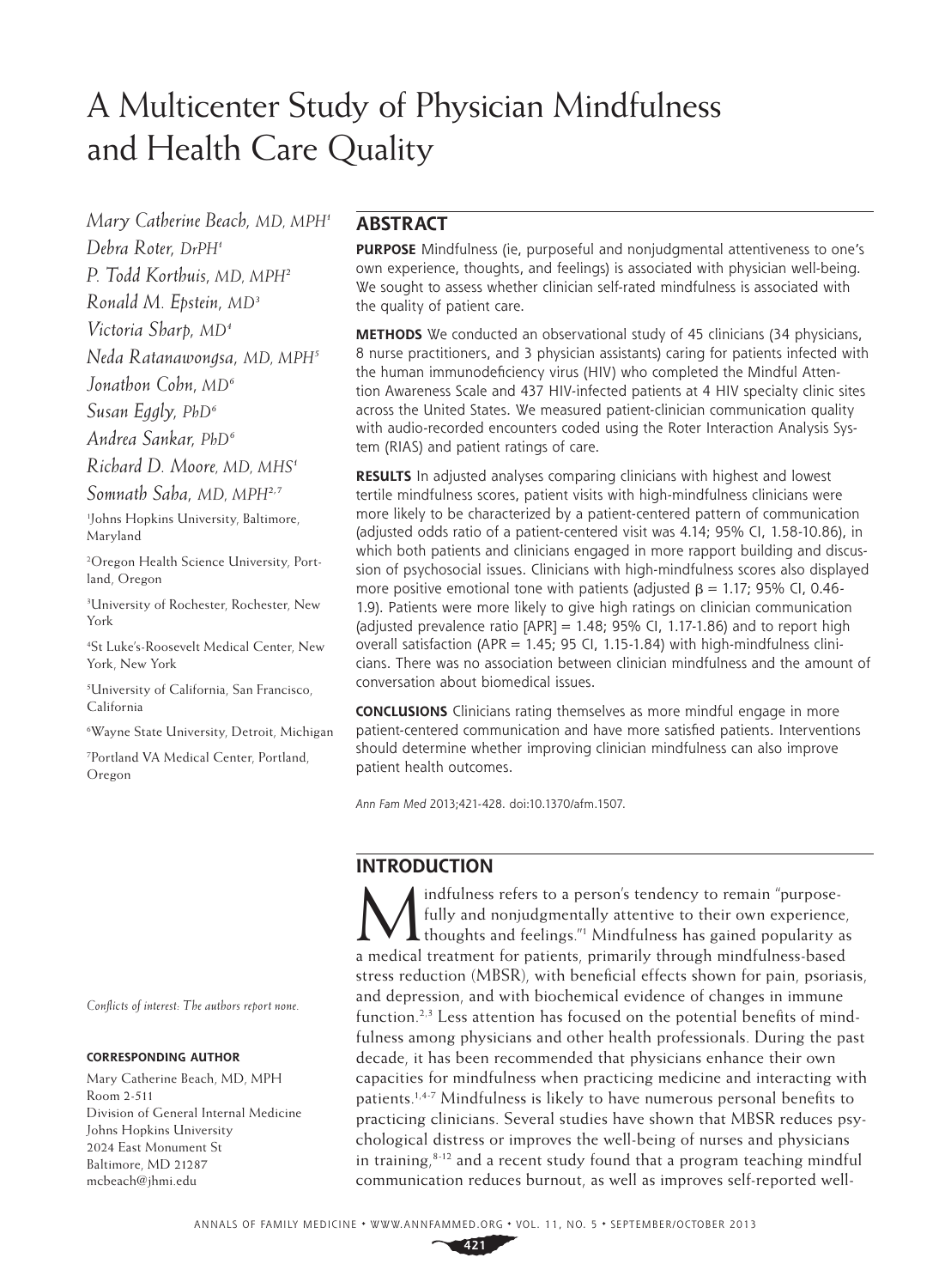being, psychosocial orientation, and empathy among practicing physicians.<sup>13</sup>

In addition to improving the personal well-being of health professionals, a theoretical potential of mindfulness to improve the quality of care delivered to patients has been described. Epstein writes of mindful practice: "This critical self-reflection enables physicians to listen attentively to patients' distress, recognize their own errors, refine their technical skills, make evidencebased decisions, and clarify their values so they can act with compassion, technical competence, presence, and insight."1 In particular, by enabling physicians to be more attentive to patients and their needs, a mindful orientation holds promise for making clinical encounters more patient centered and for enhancing patientclinician communication.

Despite the theoretical benefits of mindfulness to the patient-clinician relationship and to patients' experiences and outcomes, these associations have not been empirically studied. The purpose of this study was to assess the associations of clinicians' self-reported mindfulness with the patient-centeredness of clinical encounters, patient and clinician communication behaviors, and patients' evaluations of their care. We hypothesized that clinician mindfulness would be associated with higher quality interpersonal care.

#### **METHODS**

We conducted a cross-sectional analysis of data from the Enhancing Communication and HIV Outcomes (ECHO) Study.14,15 Study participants were patients infected with the human immunodeficiency virus (HIV) and their clinicians at 4 HIV care sites in the United States (Baltimore, Detroit, New York, and Portland). The study received institutional review board approval from each of the 4 sites; both patients and clinicians gave written informed consent. Clinicians who agreed to participate completed a baseline questionnaire. Research assistants then enrolled a convenience sample of 10 patients per clinician, placing a digital audio-recording device in the examination room to record the patient-clinician encounter. After the encounter, patients completed an interview with trained research assistants that assessed demographic, social, and behavioral characteristics, as well as patient evaluations of care.

#### **Main Measures**

#### **Clinician Mindfulness**

Our independent variable was clinician self-rated mindfulness, as measured on the baseline questionnaire by the previously validated Mindful Attention Awareness Scale (MAAS).<sup>16-19</sup> The MAAS contains 14 items, such

as, "I tend to walk quickly to where I am going without paying attention to what I experience along the way," "I find myself listening to someone with one ear, doing something else at the same time, " and "I forget a person's name almost as soon as I've been told it for the first time."16 Possible responses are on a 6-point Likert scale anchored between almost always and almost never. The total score is an average of the 14 items; higher scores indicate more mindfulness.

#### **Audio-Recorded Measures of Patient and Clinician Communication**

Audiotapes were analyzed using the Roter Interaction Analysis System (RIAS), a widely used coding system with well-documented reliability and predictive validity in assessing patient and clinician communication behaviors during medical encounters.<sup>20-24</sup> RIAS analysts assign 1 of 37 categories to each complete thought expressed by the patient or clinician. These categories can be combined to reflect broad types of exchange, such as rapport building (talk oriented toward enhancing the patient-clinician relationship), biomedical talk (oriented toward the patients' illness and therapy), and psychosocial/lifestyle talk (oriented toward the patients' experience and life situation).

RIAS codes are used to construct a summary measure of patient-centeredness as a ratio of patientcentered categories of talk (all talk about psychosocial or lifestyle-related issues, physicians' information giving about biomedical topics, all patients' questions, all physicians' emotionally focused talk, and partnership talk) divided by physician-centered categories of talk (physicians' biomedical question asking, physicians' directive statements, and patients' biomedical information giving).<sup>14,15,25-28</sup> A value greater than 1 denotes a more patient-centered and a value less than 1 a more doctor-centered encounter.

In addition to providing information on what was said in an encounter, the RIAS also provides global ratings of how the words were said. Emotional tone scores are calculated by summing coders' subjective ratings for patients and physicians (separately). RIAS analysts additionally recorded for each encounter the total duration of the recorded visit (visit length) and the ratio of clinician-to-patient talk during the visit (verbal dominance). All RIAS coding for this study was done by 2 women.

#### **Patient Evaluations of Care**

Patient-reported dependent variables in our analysis included (1) patients' perceptions of clinician communication, and (2) patients' overall satisfaction, derived from postencounter patient interviews. Patients rated clinician communication behaviors using the Interper-

**422**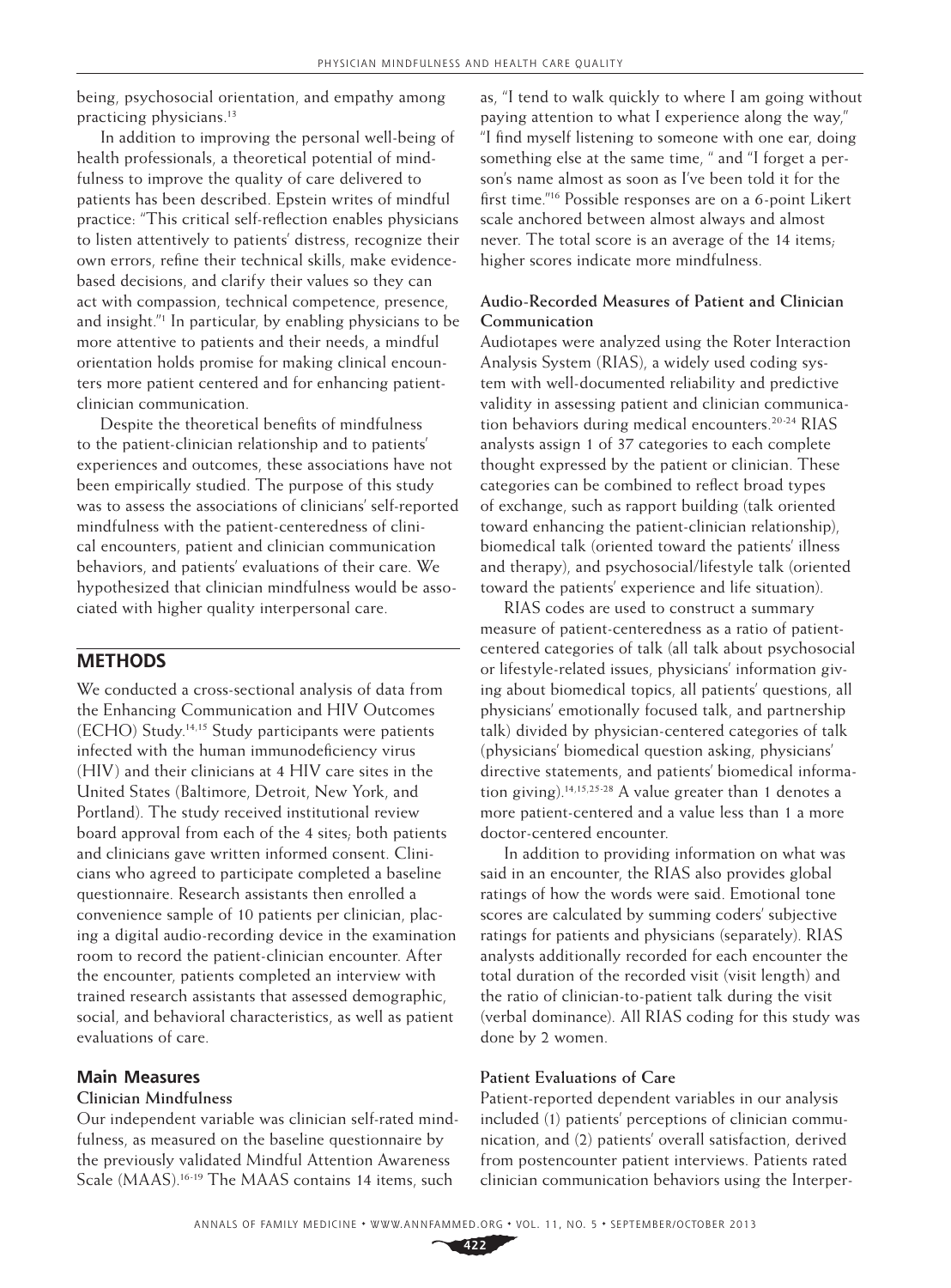sonal Processes of Care Instrument's general communication subscale, which consists of 21 items.<sup>26</sup> Possible responses were on a 5-point scale between never and always. We measured overall satisfaction with the question, "Overall, how would you rate the quality of medical care you have received in the past 6 months?" Possible responses were on a 5-point scale ranging between poor and excellent.

#### **Covariates**

Patient interviews also elicited the patients' sociodemographic information (age, sex, employment, education, drug use, and the single racial/ethnic group with which patients identified themselves). Medical records provided data on patients' most recent CD 4 lymphocyte counts. Clinician baseline questionnaires provided selfreported basic demographic information including age, sex, and primary racial/ethnic group.

#### **Analysis**

We used descriptive statistics to explore and describe the characteristics of our study sample. We examined the distribution, means, and internal consistencies of the mindfulness scale. Based on the nonnormal distribution of scores, we divided our mindfulness variable into low, medium, and high tertiles to account for the skewed distribution while still allowing the examination of graded associations. We then performed *t* tests for continuous variables and  $\chi^2$  tests for categorical variables to test for differences in patient and clinician characteristics (covariates) by clinician mindfulness.

Audiotapes from 1 of our 4 study sites included the patients' interactions with more than 1 clinician (a nurse or nurse practitioner in addition to the primary HIV clinician). For that site, it was impossible to distinguish which RIAS communication behaviors emanated from interaction with the primary HIV clinician whose mindfulness we had assessed. We therefore restricted analyses of audio-recorded communication behaviors to data obtained from the other 3 sites.

We categorized patient-centered visits vs physiciancentered visits based on whether the RIAS patientcenteredness ratio for the visit was greater than or equal to 1 or less than 1, respectively. We used logistic regression to examine the association of clinician mindfulness with patient-centered visits. We used linear regression to compare patient and clinician communication behaviors by tertiles of clinician mindfulness. We examined several communication behaviors: rapport building, psychosocial talk, biomedical talk, and emotional tone.

Based on the positive skew in the distribution of the 2 patient evaluation variables, we dichotomized patient evaluations of communication quality (at the median

score) and overall satisfaction (excellent vs all other responses). We used logistic regression to compare patient evaluations of clinician communication and patient satisfaction by clinician mindfulness tertiles. Data for these analyses came from all 4 sites.

In both bivariate and multivariate analyses, we adjusted for site and accounted for nesting of patients within clinicians using generalized estimating equations. We conducted multivariate analyses in 2 steps. In the first, we adjusted for patient and clinician age, sex, and race/ethnicity, as well as any other characteristics found to be associated with clinician mindfulness in bivariate analyses at  $P < 20$ . In the second step, we added visit length to each model. Adding visit length was particularly important for analyses in which our dependent variable represented counts of specific communication behaviors, because longer visits afford the opportunity for more talk by both patients and clinicians. All analyses were conducted using Stata/SE 9.0 (StataCorp LP).

## **RESULTS**

#### **Study Sample**

There were 55 clinicians eligible for the study, and 45 (82%) agreed to participate. We identified 617 eligible patients. Clinicians refused to allow 18 patients to be approached for the study (12 because the clinician felt too rushed, 5 because the patient was too sick, and 1 because the patient was coming for laboratory results only and not a complete visit). Of the remaining 599 patients, 437 (73%) agreed to participate and completed all study procedures. Of the 162 patients who declined to enroll in the study, the most common reasons were that they did not have time to complete the interview  $(n=106)$ , were not feeling well  $(n=22)$ , or were no interested in studies  $(n=13)$ .

Mindfulness scores among clinicians ranged from 2.57 to 5.93 (possible range = 1-6) with a mean of 4.33. The scale had good internal consistency (Cronbach's  $\alpha$  = .90). The mean score in the low tertile was 3.53, in the middle tertile 4.31, and in the high tertile 5.17. Patient and clinician characteristics are displayed in Table 1. Clinician mindfulness was associated with such characteristics of his or her patient panel as patient race/ethnicity, but not with patient age, sex, education, active drug use, or CD4 lymphocyte count. Clinician mindfulness was not associated with clinician age or training background, but was associated with clinician sex and race, in that female clinicians were more likely to be in the highest mindfulness tertile and nonwhite, non-Asian clinicians were also more likely to rate themselves as high on the mindfulness scale.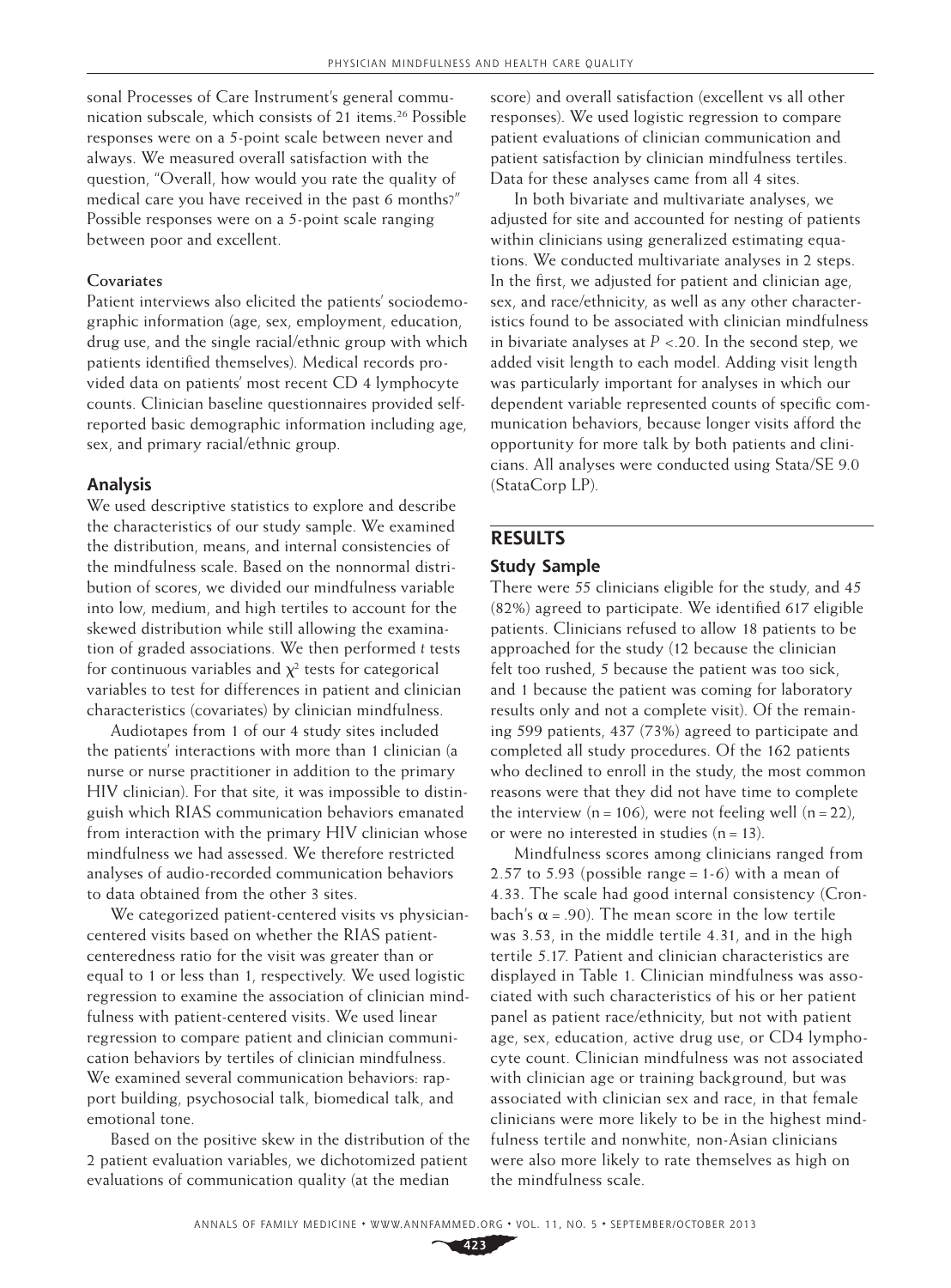# **Association of Clinician Mindfulness With Observed Communication Behaviors**

The overall intercoder reliability, calculated on a random sample of 41 audiotapes, across categories for patient and clinician behaviors was 0.71-0.95. In both unadjusted and adjusted analyses, higher clinician mindfulness was associated with higher odds of having a patient-centered visit (Table 2). There was some evidence of a graded association, with the odds

|                                                               |                |                | Clinician Mindfulness Tertile <sup>a</sup> |                | P      |
|---------------------------------------------------------------|----------------|----------------|--------------------------------------------|----------------|--------|
| <b>Characteristics</b>                                        | All            | Low            | <b>Middle</b>                              | High           | Value  |
| Patient, No.                                                  | 437            | 150            | 146                                        | 141            |        |
| Age, mean (SD), y                                             | 45.4<br>(9.4)  | 44.8<br>(9.6)  | 43.9<br>(9.1)                              | 47.6<br>(9.2)  | 0.41   |
| Female, No. (%)                                               | 147 (34)       | 48 (32)        | 46 (31)                                    | 53 (36)        | 0.45   |
| High school degree, No. (%)                                   | 317 (73)       | 44 (37)        | 37 (31)                                    | 39 (33)        | 0.74   |
| Race/ethnicity, No. (%)                                       |                |                |                                            |                | < 0.01 |
| Black                                                         | 254 (58)       | 97 (65)        | 61 (42)                                    | 96 (68)        |        |
| Hispanic                                                      | 62 (14)        | 13(9)          | 33 (23)                                    | 16(11)         |        |
| White                                                         | 106 (24)       | 37 (25)        | 44 (30)                                    | 25 (18)        |        |
| Other                                                         | 15(3)          | 3(2)           | 8(5)                                       | 4(3)           |        |
| Active drug use, No. (%)                                      | 128 (29)       | 50 (33)        | 47 (32)                                    | 41 (22)        | 0.07   |
| Depression score, mean (SD)                                   | 2.11<br>(0.64) | 2.13<br>(0.69) | 2.08<br>(0.67)                             | 2.11<br>(0.56) | 0.81   |
| CD4 cell count, mean (SD)                                     | 470 (329)      | 458 (318)      | 440 (278)                                  | 513 (383)      | 0.37   |
| Length of patient-physician<br>relationship > 5 year, No. (%) | 144 (33)       | 51 (34)        | 53 (37)                                    | 40 (29)        | 0.39   |
| Clinician, No.                                                | 45             | 15             | 15                                         | 15             |        |
| Age, mean (SD), y                                             | 44.5<br>(8.6)  | 43.7<br>(9.7)  | 47.5<br>(6.8)                              | 42.3<br>(8.6)  | 0.23   |
| Female, No. (%)                                               | 25 (56)        | 4(27)          | 8(53)                                      | 13 (87)        | < 0.01 |
| Physicians, No. (%)                                           | 34 (76)        | 13 (38)        | 10 (29)                                    | 11(32)         | 0.43   |
| Race/ethnicity, No. (%)                                       |                |                |                                            |                | 0.05   |
| <b>White</b>                                                  | 30 (67)        | 11(73)         | 12 (80)                                    | 7(47)          |        |
| Asian                                                         | 11(24)         | 4(27)          | 3(20)                                      | 4(27)          |        |
| Other                                                         | 4(9)           | 0(0)           | 0(0)                                       | 4(27)          |        |

**Table 2. Patient-Centeredness of Clinical Encounter, by Clinicians' Self-Rated Mindfulness**

|                                                          | <b>Clinician Mindfulness Tertile</b> |                       |                     |  |  |
|----------------------------------------------------------|--------------------------------------|-----------------------|---------------------|--|--|
| <b>Clinician Evaluation</b>                              | Low<br>$(n = 116)$                   | Middle<br>$(n = 127)$ | High<br>$(n = 119)$ |  |  |
| Patient-centered visit, No. (%)                          | 23 (19.8)                            | 38 (29.9)             | 51 (42.9)           |  |  |
| Unadjusted, OR (95% CI)                                  |                                      | 1.64 (0.79-3.38)      | 3.76 (1.69-8.37)    |  |  |
| Adjusted for covariates, OR (95% CI)                     |                                      | 1.64 (0.73-3.67)      | 4.14 (1.58-10.86)   |  |  |
| Adjusted for covariates $+$ visit<br>length, OR (95% CI) |                                      | 1.30 (0.54-3.11)      | 3.36 (1.17-9.60)    |  |  |

 $OR = \text{ndds ratio}$ .

Note: Data from 3 sites. Unadjusted and adjusted logistic regression models account for clustering of patients within clinicians using generalized estimating equations and adjust for study site; adjusted model also includes patient age, sex, race/ethnicity, and current drug use, and clinician age, sex, and race/ethnicity. Referent group for odds ratios is the low clinician mindfulness tertile.

of a patient-centered visit increasing as mindfulness increased, but only clinicians in the high tertile compared with the low tertile of mindfulness were significantly more likely to engage in patient-centered visits.

Associations of clinician mindfulness with specific clinician and patient communication behaviors are shown in Table 3. In encounters with clinicians in the high compared with the low tertile of mindfulness, both patients and clinicians engaged in substantially more

rapport building and psychosocial talk. On average, clinicians with high compared with low self-rated mindfulness made 30 more statements per visit categorized as rapport building (95% CI, 5-55), and 16 more statements related to psychosocial issues (95% CI, 3-29). In visits with high-mindfulness compared with low-mindfulness clinicians, patients made 40 more rapport-building statements (95% CI, 18-63) and 46 more statements about psychosocial issues (95% CI, 20-73) per visit. Clinicians' affect, or emotional tone, during the encounter was more positive as mindfulness increased. Patients' emotional tone was not significantly associated with clinician mindfulness, and we found no association between clinician mindfulness and the amount of biomedical talk during the visit. When comparing communication in the high-mindfulness with communication in the mediummindfulness categories, we also found differences only in patient rapport-building and psychosocial talk, with no statistically significant differences comparing high- with medium-mindfulness categories in the overall communication measures or in any of the clinician behaviors.

#### **Effect of Visit Length**

The average visit among HIVinfected patients and their clinicians lasted about 22 minutes (Table 3). After adjusting for study site and patient and clinician characteristics, highmindfulness clinicians spent on

**424**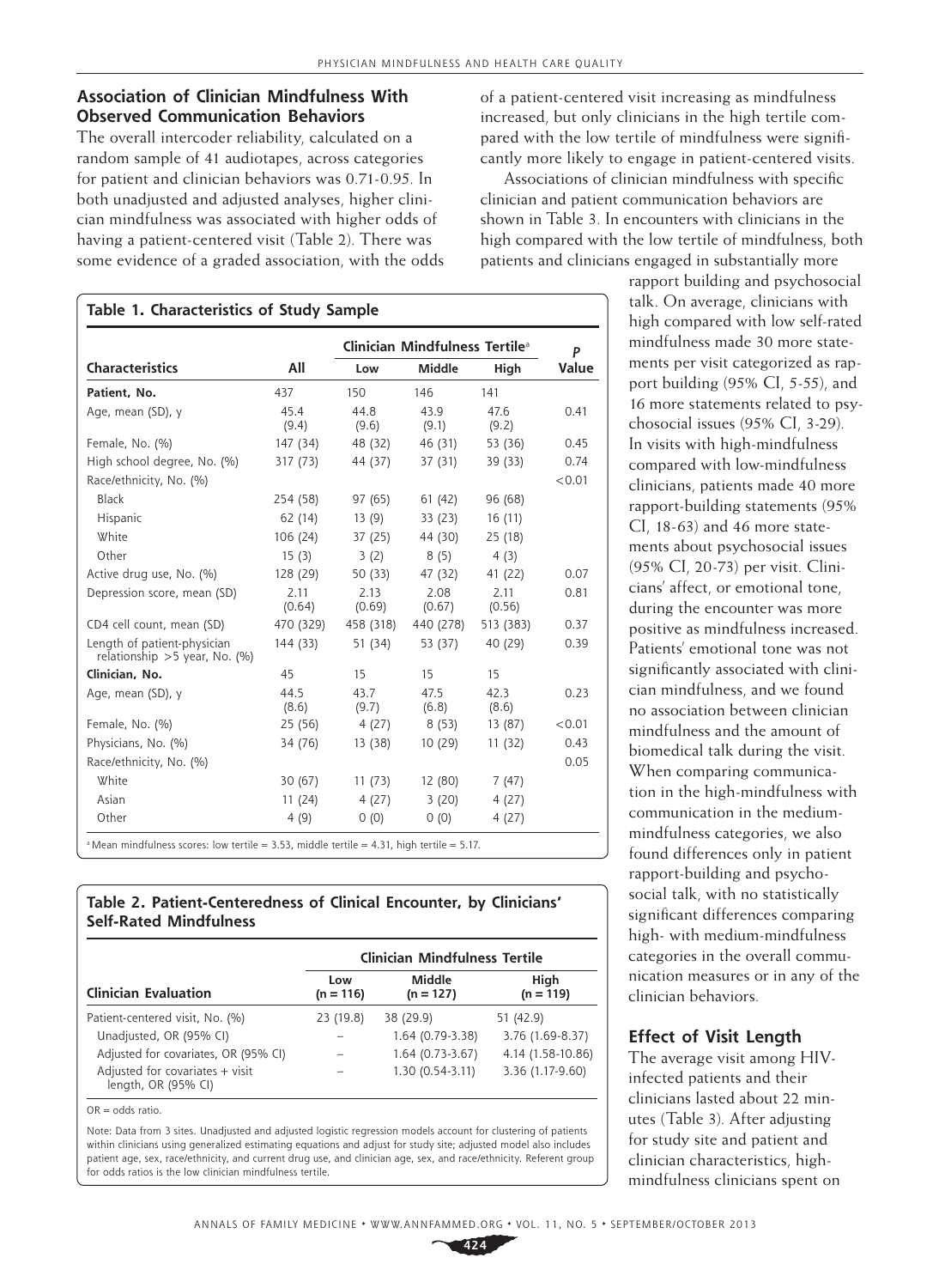|                          |                                                             |                       |                       | $\beta$ Coefficient (95% CI)         |                                       |                                                        |                                       |  |
|--------------------------|-------------------------------------------------------------|-----------------------|-----------------------|--------------------------------------|---------------------------------------|--------------------------------------------------------|---------------------------------------|--|
| <b>Measure</b>           | Clinician Mindfulness Tertile <sup>a</sup><br>Mean No. (SD) |                       |                       | Adjusted for Covariates <sup>b</sup> |                                       | Adjusted for Covariates <sup>b</sup><br>+ Visit Length |                                       |  |
|                          | Low<br>$(n = 116)$                                          | Middle<br>$(n = 127)$ | High<br>$(n = 119)$   | <b>Middle</b><br>vs Low              | High vs Low                           | <b>Middle</b><br>vs Low                                | High vs Low                           |  |
| Overall measures         |                                                             |                       |                       |                                      |                                       |                                                        |                                       |  |
| Visit length,<br>minutes | 22.7(9.0)                                                   | 22.2(8.9)             | 22.5 (10.5)           | 2.2<br>$(-1.9 \text{ to } 6.3)$      | 5.8<br>$(0.9 \text{ to } 10.8)$       |                                                        |                                       |  |
| Verbal dominance         | 1.36(0.6)                                                   | 1.49(0.5)             | 1.24(0.4)             | 0.12<br>$(-0.10 \text{ to } 0.34)$   | $-0.09$<br>$(-0.34 \text{ to } 0.15)$ | 0.12<br>$(-0.12 \text{ to } 0.37)$                     | $-0.15$<br>$(-0.45 \text{ to } 0.15)$ |  |
| Clinician behaviors      |                                                             |                       |                       |                                      |                                       |                                                        |                                       |  |
| Rapport-building<br>talk | 80 (37)                                                     | 87 (38)               | 89 $(44)^c$           | 17 $(-3 \text{ to } 38)$             | 30 (5 to 55)                          | $12$ (-5 to 29)                                        | $15$ (-5 to 36)                       |  |
| Psychosocial talk        | 18 (18)                                                     | 23 (27)               | 27 (29) $\epsilon$    | $5(-6 \text{ to } 16)$               | 16 (3 to 29)                          | $3(-8 \text{ to } 12)$                                 | $9(-3 to 21)$                         |  |
| Biomedical talk          | 120 (63)                                                    | 135 (71)              | 111 (66)              | $27$ (-1 to 56)                      | $17$ (-17 to 51)                      | 16 $(-8 \text{ to } 40)$                               | $-12$ ( $-42$ to 17)                  |  |
| Emotional tone           | 11.6(1.7)                                                   | 11.8(1.7)             | 11.8(1.8)             | 0.69<br>$(0.11$ to $1.3)$            | 1.17<br>$(0.46 \text{ to } 1.9)$      | 0.60<br>$(0.04 \text{ to } 1.6)$                       | 0.92<br>$(0.22 \text{ to } 1.6)$      |  |
| Patient behaviors        |                                                             |                       |                       |                                      |                                       |                                                        |                                       |  |
| Rapport-building<br>talk | 95 (48)                                                     | 97 (47)               | 107 (59) <sup>d</sup> | $14$ ( $-4$ to 33)                   | 40 (18 to 63)                         | $6$ ( $-7$ to 19)                                      | 19 (3 to 35)                          |  |
| Psychosocial talk        | 52 (47)                                                     | 62 (63)               | 78 (55) <sup>d</sup>  | $13$ (-9 to 34)                      | 46 (20 to 73)                         | $6$ (-14 to 25)                                        | 28 (4 to 52)                          |  |
| Biomedical talk          | 94 (56)                                                     | 91 (52)               | 96 (65)               | 8 (-14 to 29)                        | $23$ (-4 to 50)                       | $0$ (-16 to 16)                                        | $2$ (-18 to 22)                       |  |
| Emotional tone           | 21.1(1.8)                                                   | 21.0(2.0)             | 21.3(1.6)             | 0.07<br>$(-0.53 \text{ to } 0.66)$   | 0.62<br>$(-0.12 \text{ to } 1.36)$    | 0.04<br>$(-0.56 \text{ to } 0.64)$                     | 0.53<br>$(-0.22$ to 1.29)             |  |

#### **Table 3. Observed Patient-Clinician Communication, by Clinicians' Self-Rated Mindfulness**

Note: Data are from 3 sites.

a Visit-level data for each variable. Verbal dominance is the ratio of clinician to patient talk. Talk variables are numbers of statements. Emotional tone is sum of scaled ratings by coders listening to audiotaped dialogue.

**b** Results from linear regression models using generalized estimating equations to account for clustering of patients within clinicians and adjusting for study site; patient age, sex, race/ethnicity, and current drug use; and clinician age, sex, and race/ethnicity. Referent group for β coefficients is the low clinician mindfulness tertile.  $P < .05$ .

d *P* <.01, for comparisons of middle or high- vs low-mindfulness tertile, accounting for clustering of patients within clinicians and adjusting for study site.

average 5.8 (95% CI, 0.9-10.8) minutes longer with their patients than did those in the lowest tier. After adjusting for visit length, the association between mindfulness and the odds of a patient-centered visit (Table 2) remained significant, as did differences in patient expression of rapport-building and psychosocial statements (Table 3). Adjusting for visit length, however, did substantially reduce differences in the amount of physician rapport-building and psychosocial talk (Table 3).

#### **Patient Evaluations of Care**

The Cronbach's α for the interpersonal processes of care measure of communication quality in our sample was .88. In unadjusted and adjusted analyses, patients of clinicians in the high tertile compared with the low tertile of mindfulness had greater odds of reporting high-quality communication and high overall satisfaction with care (Table 4). Neither of these associations changed after accounting for visit length.

## **DISCUSSION**

Mindfulness among health care clinicians was associated with more patient-centered communication, pro-

viding the first evidence of which we are aware that clinician mindfulness is associated with the quality of care patients receive as measured by patient-centeredness and patient satisfaction. Mindfulness among clinicians was associated with more rapport building and communication about psychosocial issues between patient and clinician, and a more positive emotional atmosphere within the clinical encounter. These findings give empirical weight to Epstein's speculation that the benefits of mindful practice extend beyond the practitioner to his or her patients; it is not only that mindful practitioners can listen attentively, but that their patients are empowered to make their voice heard in areas that matter to them. It is perhaps this reciprocal communication dynamic that drives the differences observed across levels of mindfulness and the patientcenteredness score and related categories.

How might clinicians' mindfulness affect their communication with patients? Although our study did not address this question directly, we can speculate on possible explanations. Mindfulness is defined as attentiveness, curiosity, presence, and the ability to adopt multiple perspectives simultaneously—all qualities that promote greater awareness of self and oth-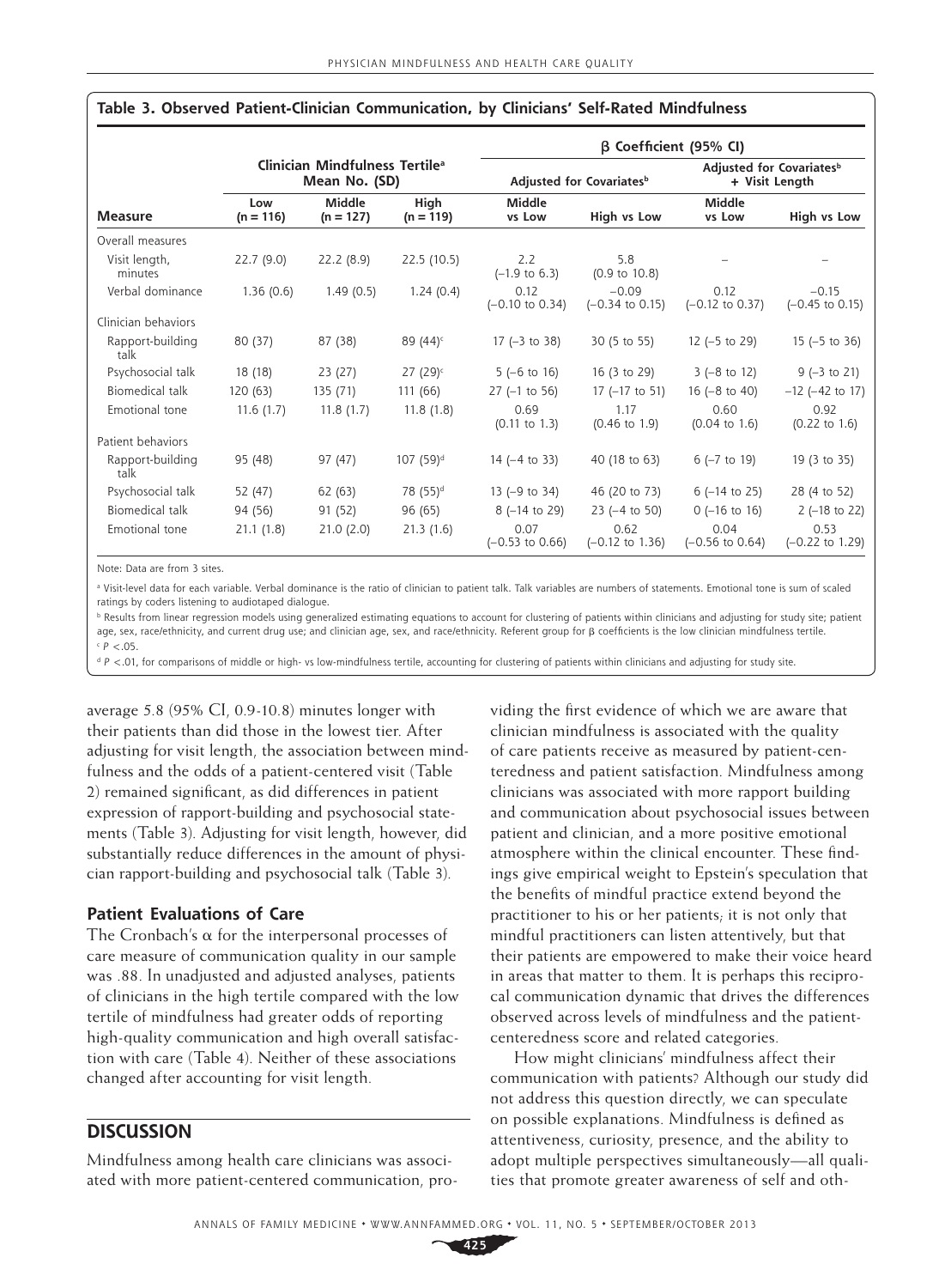#### **Table 4. Patient Evaluations of Care, by Clinicians' Self-Rated Mindfulness**

|                                                    | <b>Clinician Mindfulness Tertile</b> |                       |                     |  |  |
|----------------------------------------------------|--------------------------------------|-----------------------|---------------------|--|--|
| <b>Patient Evaluation</b>                          | Low<br>$(n = 150)$                   | Middle<br>$(n = 146)$ | High<br>$(n = 141)$ |  |  |
| High clinician communication score,<br>No. $(%)^a$ | 62 (41.3)                            | 67 (46.5)             | 79 (56.8)           |  |  |
| Prevalence ratio (95% CI)                          |                                      |                       |                     |  |  |
| Unadjusted                                         |                                      | 1.23 (0.92-1.64)      | $1.47(1.15-1.87)$   |  |  |
| Adjusted for covariates                            |                                      | 1.27 (0.98-1.65)      | $1.51(1.21-1.87)$   |  |  |
| Adjusted for covariates + visit length             |                                      | 1.26 (0.96-1.66)      | 1.48 (1.17-1.86)    |  |  |
| Highest patient satisfaction, No. (%) <sup>b</sup> | 82 (54.7)                            | 91(63.2)              | 95 (68.4)           |  |  |
| Prevalence ratio (95% CI)                          |                                      |                       |                     |  |  |
| Unadjusted                                         |                                      | 1.23 (0.97-1.55)      | 1.36 (1.05-1.76)    |  |  |
| Adjusted for covariates                            |                                      | $1.25(1.00-1.55)$     | 1.46 (1.16-1.83)    |  |  |
| Adjusted for covariates + visit length             |                                      | 1.26 (1.01-1.58)      | 1.45 (1.15-1.84)    |  |  |

Note: Unadjusted and adjusted regression models account for clustering of patients within clinicians using generalized estimating equations and adjust for study site; adjusted models also include patient age, sex, race/ ethnicity, and current drug use, and clinician age, sex, and race/ethnicity. Referent group is the low clinician mindfulness tertile.

<sup>a</sup> High clinician communication score defined as higher than median patient ratings of clinician communication. b High patient satisfaction defined as overall quality of care rated as excellent vs all other responses.

ers. Mindfulness training also includes skills to lower reactivity and to enhance responsiveness to stressful situations. Mindfulness may free clinicians' attention so that they are better able to attend to others' experience, less likely to distance themselves from distressing situations, and more likely to consider a variety of explanations in complex situations. As mindful clinicians maintain greater attention to their own, as well as their patients', experiences, they may be more able to appreciate the impact of an illness on the patient's life or the nuances of the patient's emotions. This deeper appreciation of the patient's experience perhaps enables the clinician to respond to such opportunities with understanding, empathy, and compassion, attending to the "lifeworld" in which in which the patients reside,<sup>29</sup> and these exchanges are conveyed through emotional tones of warmth, acceptance, and positive regard. Although patient-centered communication skills must still be learned, the practice of mindfulness may make it more likely that the clinician is able to employ this technique.

Notably, the association between clinician mindfulness and both clinician and patient communication behaviors was partly attributable to the increased average time spent with patients by clinicians with high self-rated mindfulness. In addition, many associations, particularly those with patient evaluations of their care, were not solely attributable to longer visits; therefore, mindfulness may enhance patient-centeredness in clinical encounters by improving both the quantity and quality of attention clinicians give to their patients.

Greater patient-centeredness and improved patient experiences with mindful clinicians as found in this study could ultimately also enhance retention in care and clinical outcomes, especially in the setting of HIV care, where positive patient-clinician relationships have been linked to higher quality, greater medication adherence, and better outcomes.<sup>30,31</sup> It may furthermore be true that these benefits extend to all patients, especially to those from underserved or marginalized populations who may be particularly attentive to a clinician's affective demeanor and for whom issues of trust and respect are central.32

Our study had several limitations. One limitation relates to the difficulty in measuring both mindfulness and patient-

centeredness. Mindfulness is a highly complex practice and may be imperfectly measured by the MAAS. The MAAS measures only 1 of several constructs inherent in mindfulness, and more recently developed operational definitions and instruments $33-35$  may allow a more nuanced understanding of which aspects of mindfulness are important. A somewhat similar methodological issue may be raised in regard to patient-centeredness—a concept with many dimensions.36 Nevertheless, the RIAS measure used is well validated and has been found to be predictive of patient outcomes in other studies.24,27 Also, patients and clinicians in our study knew that they were being recorded and may have attempted to communicate differently, which could bias our study toward more favorable communication behaviors. Prior studies, however, have directly addressed this issue and have not found that recorded visits were substantively different from nonrecorded ones $37,38$ ; moreover, any Hawthorne effect would have to have differentially influenced clinicians with varying levels of mindfulness to have affected our findings. The clinical context of these study visits was HIV care. HIV-infected patients have a serious, chronic illness. Perhaps as a result, they may have particularly close relationships with their clinicians within which the effect of a clinician's mindfulness may be more (or less) pronounced than in routine ambulatory care. Although we found an association between mindfulness and physician race/ethnicity, we had a limited number of nonwhite, non-Asian clinicians. One clinician had been trained in mindfulness, and we do not know how amenable to training clinicians would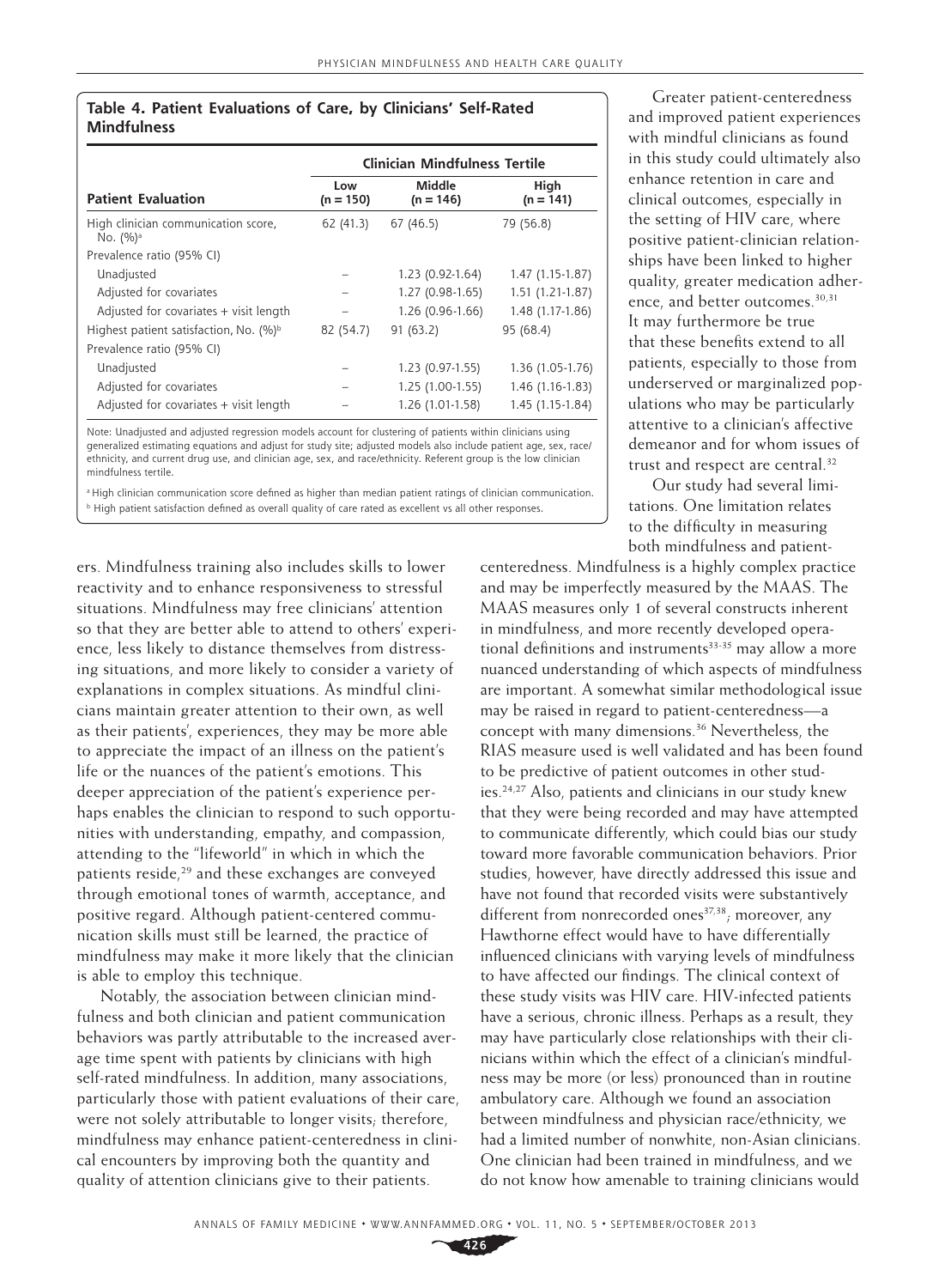be. Finally, we cannot determine from this cross-sectional analysis whether mindfulness training for health care clinicians will result in better clinical interactions, or whether some other characteristics of mindful physicians were responsible for the positive patient outcomes we observed.

Future research should attempt to replicate these findings by measuring mindfulness among clinicians and exploring its effects on the quality of patient care in terms of patient-centeredness, as well as considering other aspects of quality, such as safety, effectiveness, efficiency, and equity. Such research might also consider exploring potential explanatory mechanisms for such findings in terms of the quality of information gathered by the clinician, clinical decision making, patient engagement, and trust. Further, studies should test whether interventions to improve the mindfulness of practicing clinicians affect patient satisfaction and other aspects of quality.

Mindfulness may be an important pathway to a more humanistic, effective, and satisfying practice of medicine. The highly reciprocal influence of patients and clinicians on one another is in itself a powerful and positive medical tool—perhaps in some situations more powerful than other interventions that can be offered to patients. In an era in which many physicians suffer professional burnout, mindful practice may be the way in which physicians not only heal themselves, but heal their patients as well.

#### **To read or post commentaries in response to this article, see it online at http://www.annfammed.org/content/11/5/421.**

**Key words:** patient-physician relations; patient-physician communication; mindfulness; HIV; acquired immunodeficiency syndrome

Submitted September 9, 2011; submitted, revised, November 29, 2012; accepted December 27, 2012.

**Funding support:** This research was supported by a contract from the Health Resources Service Administration and the Agency for Healthcare Research and Quality (AHRQ 290-01-0012). In addition, Dr Korthuis was supported by the National Institute of Drug Abuse (K23 DA019809), Dr Saha was supported by the Department of Veterans Affairs, Dr Beach was supported by the Agency for Healthcare Research and Quality (K08 HS013903-05), and both Drs Beach and Saha were supported by Robert Wood Johnson Generalist Physician Faculty Scholars Awards.

**Disclaimer:** None of the funders had a role in the design and conduct of this analysis, nor was it subject to their final approval.

**Previous presentations:** The results relating to mindfulness were presented in part at the International Conference on Communication in Healthcare (Oslo, Norway, September 2008) and the Society of General Internal Medicine's Annual National Meeting (Miami, Florida, May 2009).

#### **References**

- 1. Epstein RM. Mindful practice. *JAMA*. 1999;282(9):833-839.
- 2. Ludwig DS, Kabat-Zinn J. Mindfulness in medicine. *JAMA*. 2008; 300(11):1350-1352.
- 3. Segal Z, Williams J, Teasdale J. *Mindfulness-based Cognitive Therapy for Depression: A New Approach to Preventing Relapse*. New York, NY: The Guilford Press; 2002.
- 4. Connelly JE. Narrative possibilities: using mindfulness in clinical practice. *Perspect Biol Med*. 2005;48(1):84-94.
- 5. Epstein RM, Siegel DJ, Silberman J. Self-monitoring in clinical practice: a challenge for medical educators. *J Contin Educ Health Prof*. 2008;28(1):5-13.
- 6. Lovas JG, Lovas DA, Lovas PM. Mindfulness and professionalism in dentistry. *J Dent Educ*. 2008;72(9):998-1009.
- 7. Shapiro SL, Schwartz GE. Intentional systemic mindfulness: an integrative model for self-regulation and health. *Adv Mind Body Med*. 2000;16(2):128-134.
- 8. Beddoe AE, Murphy SO. Does mindfulness decrease stress and foster empathy among nursing students? *J Nurs Educ*. 2004;43(7): 305-312.
- 9. Hassed C, de Lisle S, Sullivan G, Pier C. Enhancing the health of medical students: outcomes of an integrated mindfulness and lifestyle program. *Adv Health Sci Educ Theory Pract*. 2009;14(3):387-398.
- 10. Rosenzweig S, Reibel DK, Greeson JM, Brainard GC, Hojat M. Mindfulness-based stress reduction lowers psychological distress in medical students. *Teach Learn Med*. 2003;15(2):88-92.
- 11. Shapiro SL, Schwartz GE, Bonner G. Effects of mindfulness-based stress reduction on medical and premedical students. *J Behav Med*. 1998;21(6):581-599.
- 12. Ospina-Kammerer V, Figley CR. An evaluation of the Respiratory One Method (ROM) in reducing emotional exhaustion among family physician residents. *Int J Emerg Ment Health*. 2003;5(1):29-32.
- 13. Krasner MS, Epstein RM, Beckman H, et al. Association of an educational program in mindful communication with burnout, empathy, and attitudes among primary care physicians. *JAMA*. 2009;302 (12):1284-1293.
- 14. Beach MC, Saha S, Korthuis PT, et al. Patient-provider communication differs for black compared to white HIV-infected patients. *AIDS Behav*. 2011;15(4):805-811.
- 15. Beach MC, Saha S, Korthuis PT, et al. Differences in patient-provider communication for Hispanic compared to non-Hispanic white patients in HIV care. *J Gen Intern Med*. 2010;25(7):682-687.
- 16. Brown KW, Ryan RM. The benefits of being present: mindfulness and its role in psychological well-being. *J Pers Soc Psychol*. 2003; 84(4):822-848.
- 17. Carlson LE, Brown KW. Validation of the Mindful Attention Awareness Scale in a cancer population. *J Psychosom Res*. 2005;58(1):29-33.
- 18. Garland SN, Tamagawa R, Todd SC, Speca M, Carlson LE. Increased mindfulness Is related to improved stress and mood following participation in a mindfulness-based stress reduction program in individuals with cancer. *Integr Cancer Ther*. 2013;12(1):31-40.
- 19. Schütze R, Rees C, Preece M, Schütze M. Low mindfulness predicts pain catastrophizing in a fear-avoidance model of chronic pain. *Pain*. 2010;148(1):120-127.
- 20. Bertakis KD, Roter D, Putnam SM. The relationship of physician medical interview style to patient satisfaction. *J Fam Pract*. 1991; 32(2):175-181.
- 21. Levinson W, Roter DL, Mullooly JP, Dull VT, Frankel RM. Physicianpatient communication. The relationship with malpractice claims among primary care physicians and surgeons. *JAMA*. 1997;277(7): 553-559.
- 22. Roter DL. Patient participation in the patient-provider interaction: the effects of patient question asking on the quality of interaction, satisfaction and compliance. *Health Educ Monogr*. 1977;5(4):281-315.
- 23. Wissow LS, Roter D, Bauman LJ, et al. Patient-provider communication during the emergency department care of children with asthma. The National Cooperative Inner-City Asthma Study, National Institute of Allergy and Infectious Diseases, NIH, Bethesda, MD. *Med Care*. 1998;36(10):1439-1450.